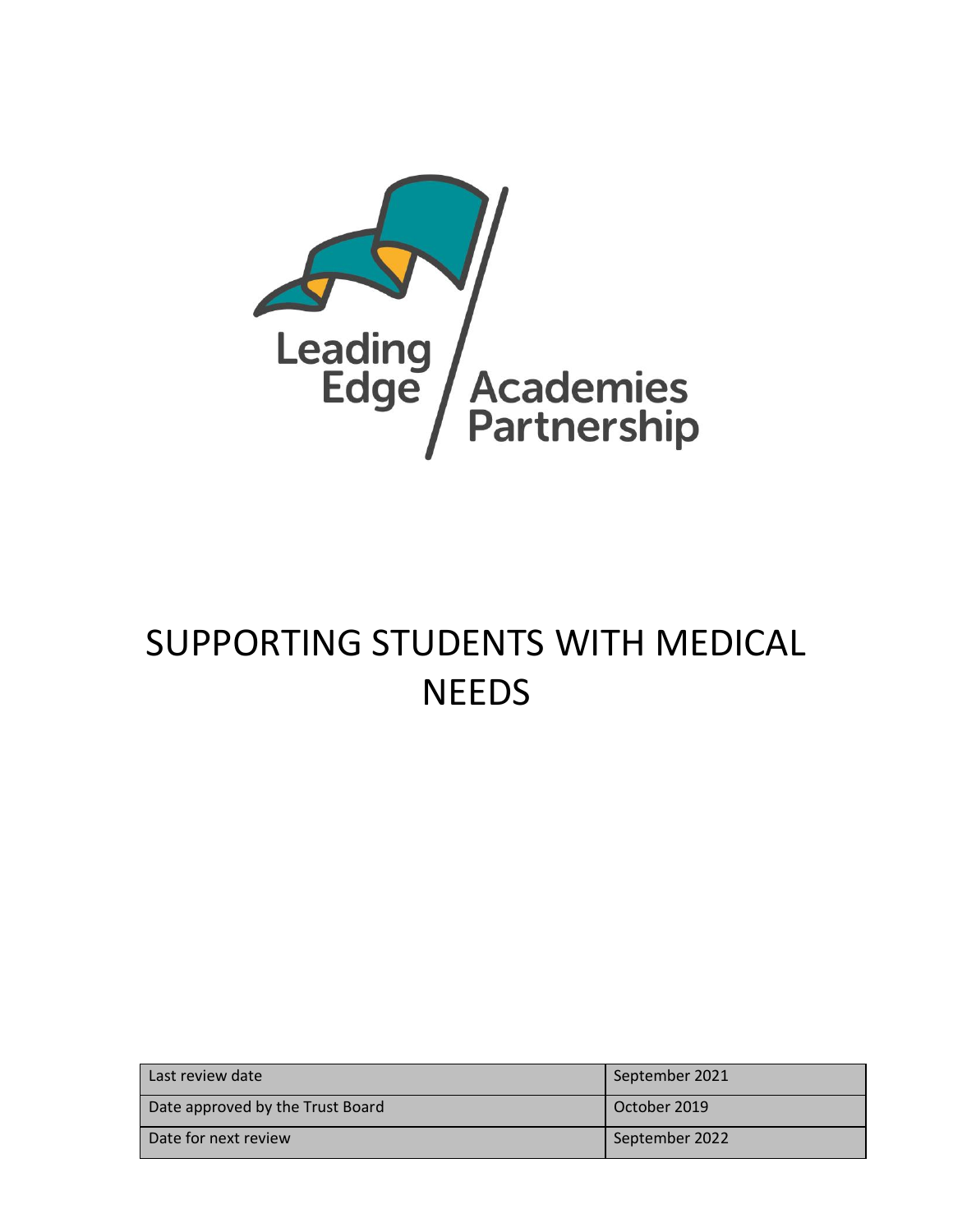# Table of Contents

|    | Introduction                                                                                | 4  |
|----|---------------------------------------------------------------------------------------------|----|
|    | <b>Policy Statement</b>                                                                     | 4  |
|    | Managing medicines during the school day                                                    | 5  |
|    | <b>Managing medicines on school trips</b>                                                   | 6  |
|    | Home to academy transport                                                                   | 6  |
|    | PE / Sports                                                                                 | 6  |
|    | Roles and responsibilities of staff managing or supervising the administration of medicines | 6  |
|    | Children's medical needs - parental responsibilities                                        | 7  |
|    | Parents' written agreement                                                                  | 7  |
|    | Supporting children with complex or long-term health needs                                  | 7  |
|    | Children taking and carrying their own medicines                                            | 8  |
|    | <b>Guidance to staff</b>                                                                    | 8  |
|    | <b>Record keeping</b>                                                                       | 8  |
|    | <b>Storing medicines</b>                                                                    | 8  |
|    | <b>Emergency procedures</b>                                                                 | 8  |
|    | <b>Individual Care Plans and risk assessment procedures</b>                                 | 8  |
| 1. | <b>Individual Health Care Plan Process</b>                                                  | 9  |
| 2. | Letter to parent about Individual Health Care Plan                                          | 9  |
| 3. | Parental agreement for the administration of medicine                                       | 9  |
| 4. | Individual Health Care Plan                                                                 | 9  |
| 5. | Record of medicine administered to an individual child                                      | 9  |
| 6. | Record of Medicine administered to all children                                             | 9  |
| 7. | Staff training record                                                                       | 9  |
| 8. | Letter to parent about collection and replacement of medicine                               | 9  |
|    | <b>Appendix 1</b>                                                                           | 10 |
|    | <b>Individual Health Care Plan Process</b>                                                  | 10 |
|    | <b>Appendix 2</b>                                                                           | 11 |
|    | Developing an Individual Health Care Plan for your Child                                    | 11 |
|    | <b>Appendix 3</b>                                                                           | 12 |
|    | Parental Agreement for MOUNTS BAY ACADEMY to Administer Medicine                            | 12 |
|    | <b>Appendix 4</b>                                                                           | 14 |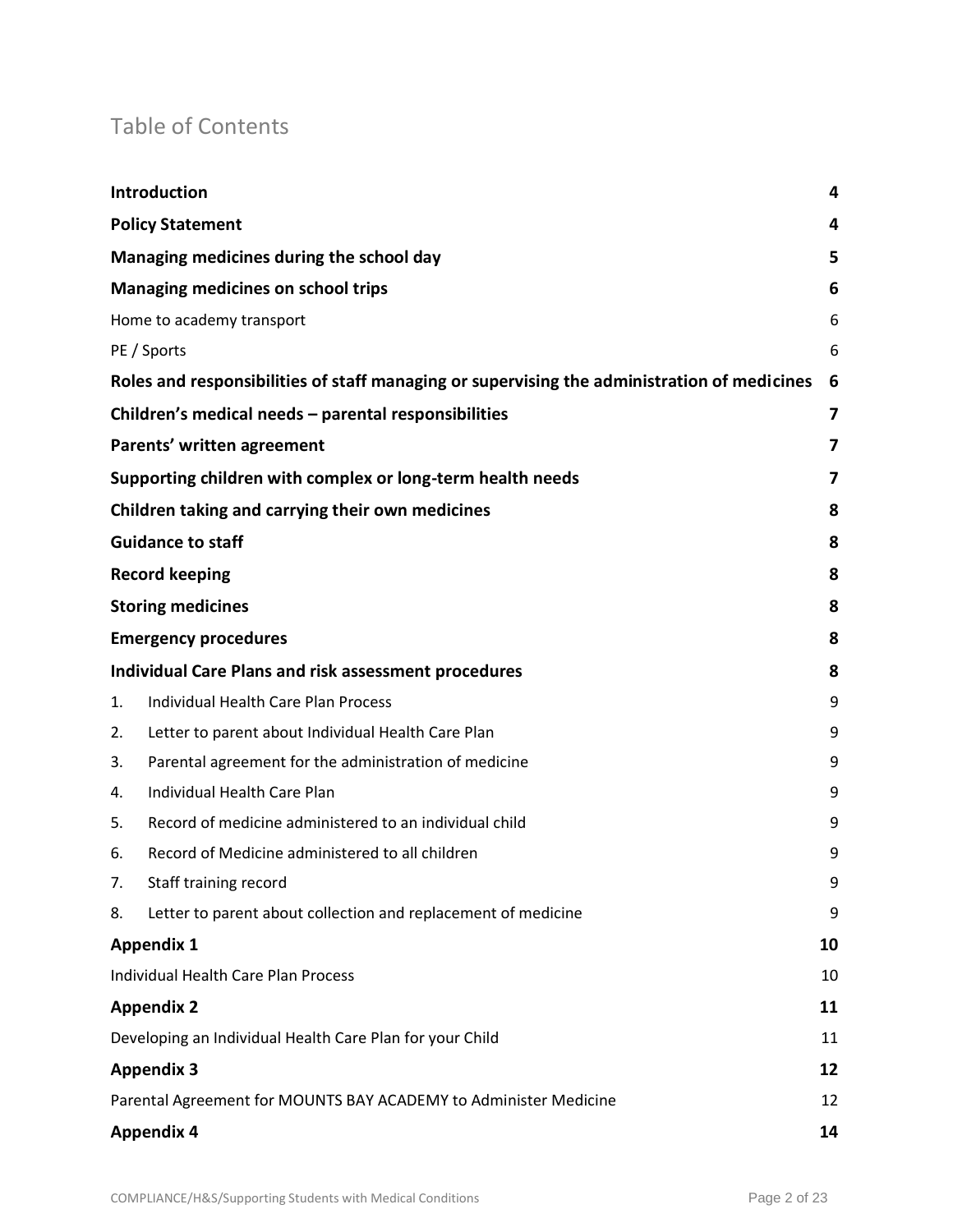| Individual Healthcare Plan                                           | 14 |
|----------------------------------------------------------------------|----|
| <b>Appendix 5</b>                                                    | 18 |
| Record of medicine administered to an individual child               | 18 |
| <b>Appendix 6</b>                                                    | 21 |
| MOUNTS BAY ACADEMY - Record of Medicine Administered to all Children | 21 |
| <b>Appendix 7</b>                                                    | 22 |
| Staff Training Record - Administration of Medicines                  | 22 |
| <b>Appendix 8</b>                                                    | 23 |
| Collection and replacement of medication                             | 23 |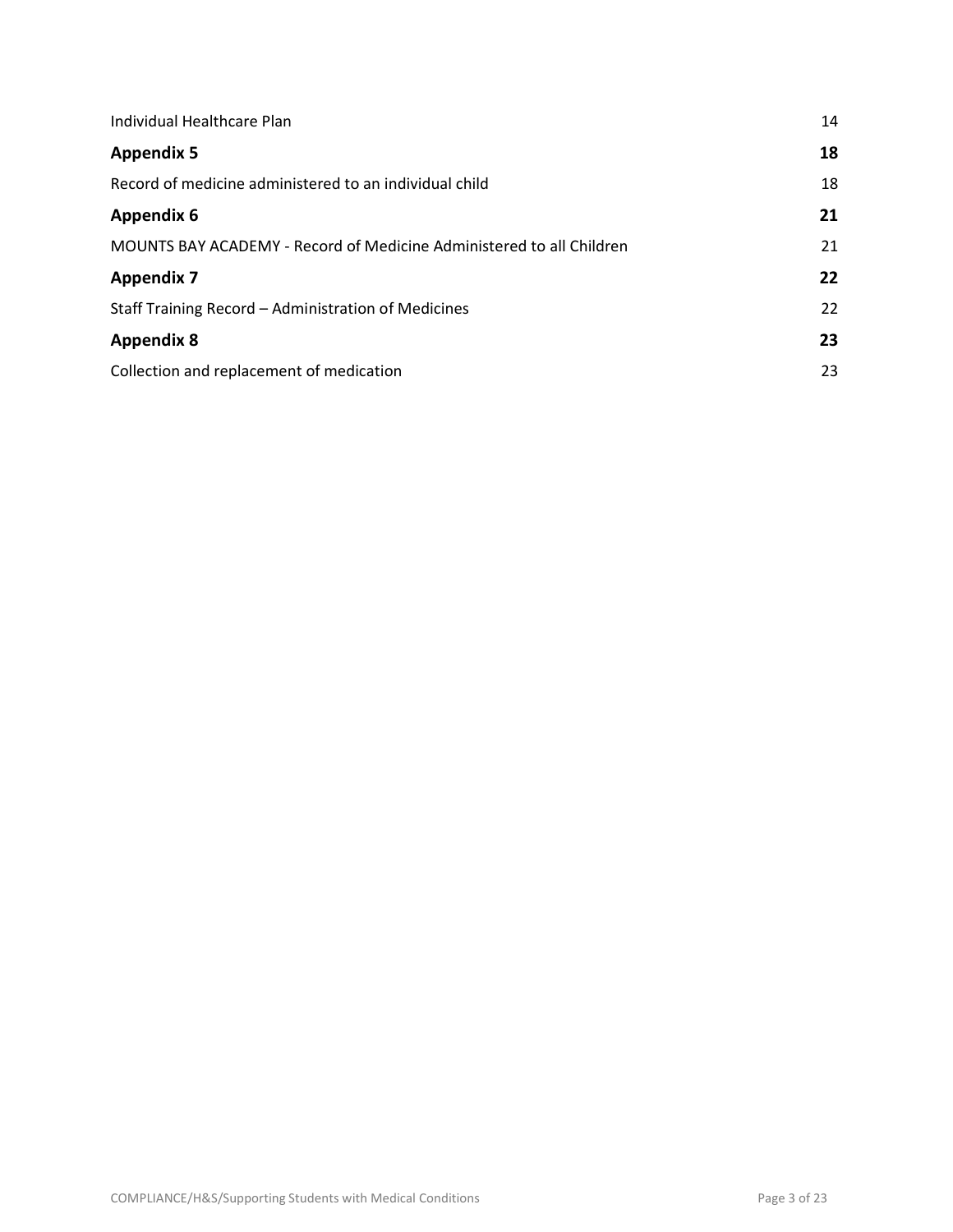### **Introduction**

The Leading Edge Academies Partnership (the 'Trust') is a team of school leaders that aim to be Leading Edge and pioneering in their approach to education and well-being. We are a growing family of likeminded schools that offer a values-based education to the communities we serve and welcome staff, workers, students, parents/carers and volunteers from all different ethnic groups and backgrounds.

The term 'Trust Community' includes all staff, trustees, governors, students, parents/carers, volunteers and visitors.

We are a values-based Trust, which means all actions are guided by our three 'Es' as follows:

- **Excellence** 'Outstanding quality'
- **Evolution** 'Continuous change'
- **Equity** 'Fairness and social justice'

This policy is based on the value of **'Equity**'

### **Policy Statement**

Pupils at school with medical conditions should be properly supported so that they have full access to education, including school trips and physical education.

The Headteacher will ensure that arrangements are in place to support pupils at school with medical conditions.

The Headteacher should ensure that arrangements are in place to consult health professionals, pupils and parents to ensure that the needs of children with medical conditions are effectively supported.

The arrangements for supporting pupils with medical needs are detailed in the attached "Organisation and Arrangements" section.

This policy is written within the context of the DFE statutory guidance Supporting Pupils at School with Medical Needs 2014.

The term parent/s in this policy applies to parents, carers, guardians and any person/body with legal responsibility for a child. The Trust will seek parents' written agreement about sharing information about their child's needs, where information needs to be shared outside the Trust. However, in cases of confidentiality, the Health & Safety of the child must take precedence.

The Trust will ensure, as far as is reasonably practical, that this policy and its supporting documents is kept up-to-date. A formal review and re-adoption of this policy will be carried out by no later than the date for next review as indicated on the cover sheet.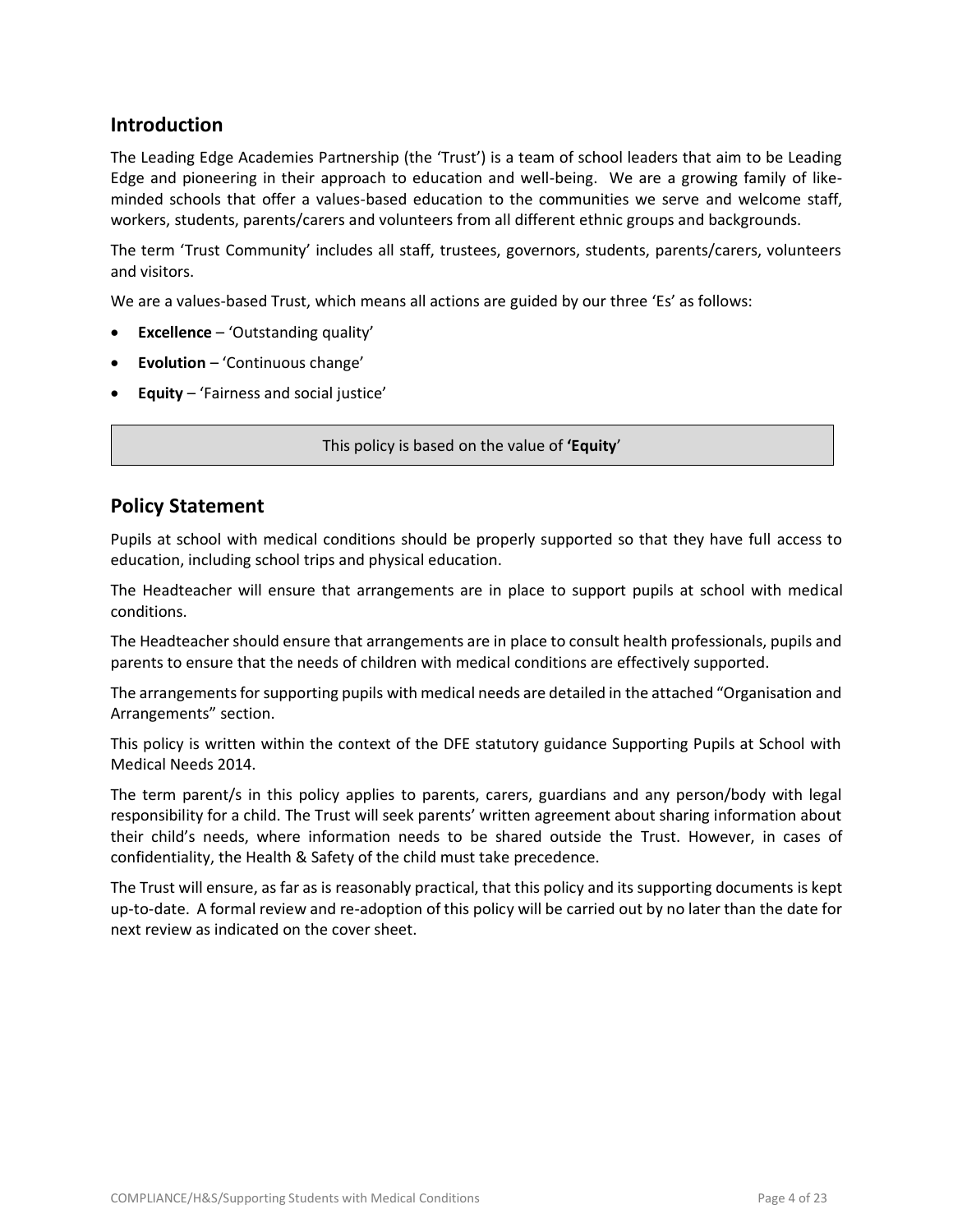#### **Organisation and Arrangements**

- 1. Managing medicines during the school day
- 2. Managing medicines on school trips
- 3. Roles and responsibilities of staff supervising the administration of medicines
- 4. Children's medical needs Parental responsibilities
- 5. Parents' written agreement
- 6. Supporting children with complex or long-term health needs
- 7. Children taking and carrying their own medicines
- 8. Guidance to staff
- 9. Record keeping
- 10. Storing medicines
- 11. Emergency procedures
- 12. Individual Care Plans and risk assessment procedures
- 13. Appendices

### **Managing medicines during the school day**

Prescription medicines should only be taken during the school day when essential. **They must be in the original container including the prescriber's instructions.**

Parents should be encouraged to look at dose frequencies and timing so that if possible, medicines can be taken out of school hours. Parents can ask Doctors for timed-release medication for a minimum number of daily doses.

Medicines fall into two types:

- a) Prescription medicines and b) Non-prescription medicines
- *a) Prescription*
	- Named member of staff may administer such a drug for whom it has been prescribed, according to the instructions.
	- If agreed with the parents the academy may look after the drug on behalf of the child
	- The academy will keep the drug safely locked up with access only by named staff and record keeping for audit and safety
	- Prescription drugs will be returned to the parent when no longer required
	- Ritalin, a prescription drug known as a 'controlled drug', needs to be kept in a secure environment eg a cupboard attached to a structural wall.
- *b) Non-prescription*
	- Paracetomol can only be given to children when parents have given written permission.
	- Academy staff will never give aspirin or ibuprofen unless prescribed by a Doctor.
	- Permission for the administration of non-prescription medicines (eg paracetomol) can be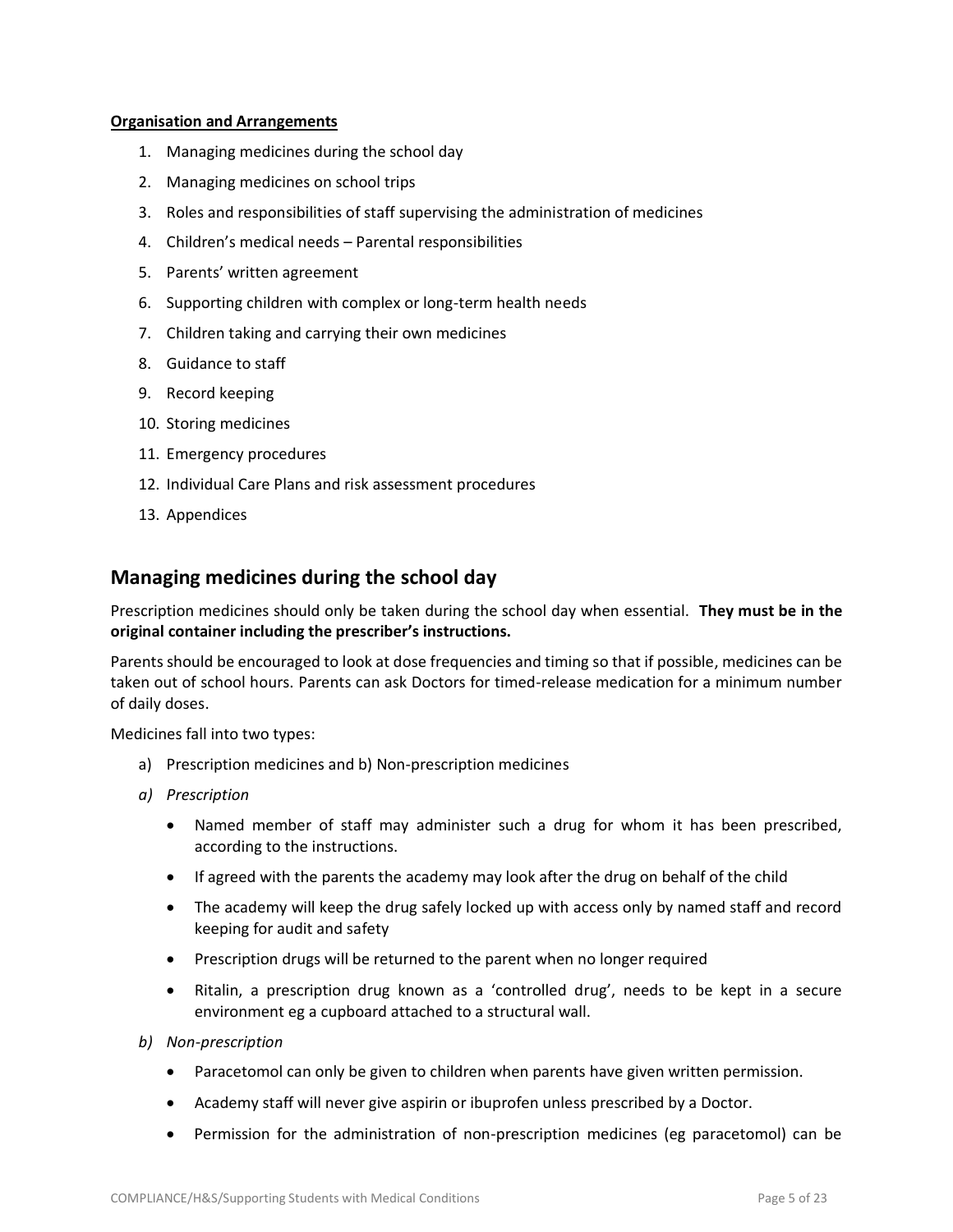included in the school admission forms.

### **Managing medicines on school trips**

Children with medical needs will be encouraged to take part in visits. The responsible member of staff will carry out a specific risk assessment that takes into account any individual's needs. If necessary, an additional risk assessment and a care plan will be drawn up considering parental and medical advice. This will allow reasonable adjustments to be made. For overseas trips, individual care plans should be translated into the language of the country visited.

All staff will be briefed about any emergency procedures needed with reference to pupils where needs are known and copies of care plans (if drawn up) will be taken by the responsible person.

#### **Home to academy transport**

If a pupil's care plan describes emergency procedures, which might occur, on the journey to and from the academy, then the escorts will be trained to carry out the duties and the care plan will be carried on the vehicle.

#### **PE / Sports**

Any restrictions to PE / Sports activities must be noted in the care plan. Flexibility will be planned to allow pupils to benefit in ways appropriate to them.

### **Roles and responsibilities of staff managing or supervising the administration of medicines**

Each academy acknowledges the common law 'Duty of Care' to act like any prudent parent. This extends to the administration of medicines and taking action in an emergency, according to the care plan.

The academy will seek advice and guidance from the Schools Nursing Service, when needed, to carry out the actions in a care plan. Where a condition is potentially life-threatening, all staff will need to be aware what action to take.

Specific advice and support from the Schools Nursing Service or other appropriate health professionals will be given to staff who agree to accept responsibility, as delegated by the Headteacher, for administering medicines and carrying out procedures.

The academy will ensure that when all planning to manage a condition has taken place, the school's insurer has confirmed its employees are covered.

The Headteacher is responsible for day-to-day decisions, such as:

- Ensuring staff receive advice, support and awareness-raising training
- Ensuring all relevant information about pupil needs is shared
- Liaising with parents about the agreement of care plans
- Ensuring that emergency plans are in place when conditions may be life-threatening
- Ensuring staff are aware of their common law duty of care to act as a prudent parent.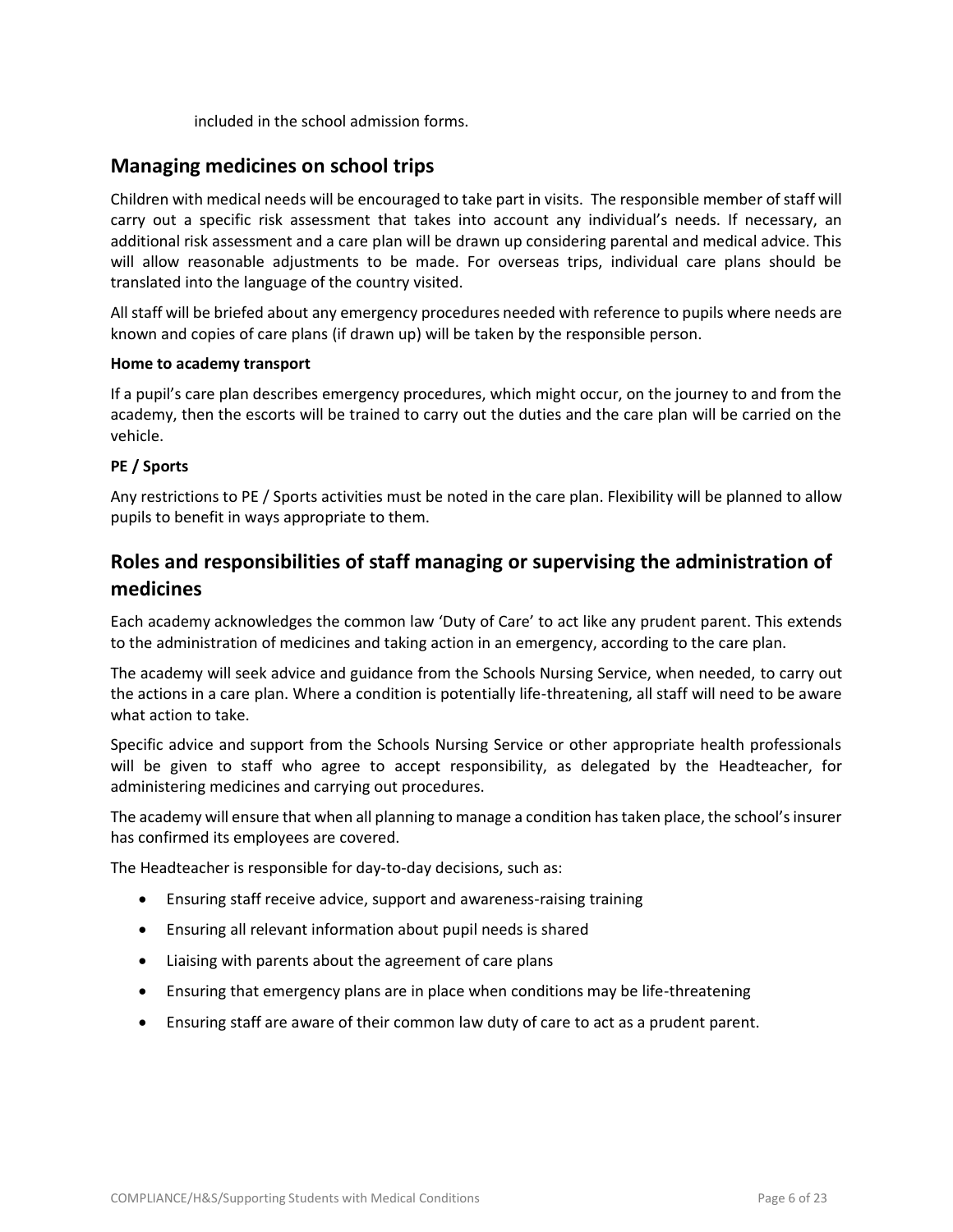Teaching and support staff should:

- Be aware of emergency plans where children have life-threatening conditions and
- Receive appropriate documented training and support from health professionals, where they are willing to administer medicines.

### **Children's medical needs – parental responsibilities**

An academy will liaise closely with parents, carers or those who hold this responsibility so that information is shared and the care plan reflects all information.

The care plan will be agreed jointly by the academy and parents and agreed with the advice of health professionals.

The academy will seek parents' written agreement about sharing information on their children's needs where information needs to be shared outside of the academy. However, in cases of emergency, the health and safety needs of the child and the people affected must take precedence.

If a child refuses to take medication, academy staff should not force them to do so. The academy should inform the child's parents as a matter of urgency. If necessary, the academy should call emergency services.

Parents should provide the academy with information about their child's condition and be part of the health care plan arrangements: in all cases, parents know their child best. They should sign the appropriate agreement forms for the administration of medicines. The Headteacher will seek their agreement before passing information to other academy staff.

### **Parents' written agreement**

The written agreement form provided by the academy is to be completed and signed by the parents for the administration of the care plan and medicines to their child.

It is the responsibility of parents to ensure that medicines sent to the academy are 'in date'. All medicines must be collected by parents when requested to do so. If new supplies are needed, it is the responsibility of the parents to supply medication as required.

No prescription or non-prescription medicines will be given without the parent's written consent, except in exceptional circumstances where the medicine has been prescribed to the child without the knowledge of the parents. In such cases every effort should be made to encourage the child to involve their parents while respecting their right to confidentiality.

### **Supporting children with complex or long-term health needs**

The academy will aim to minimise any disruption to the child's education as far as possible, calling on any external professional agencies and services for support and advice as needed, on the impact on learning and support strategies.

The academy will carry out a risk assessment and a care plan, with the agreement of parents and advice from professionals.

The academy will call on the Schools Nursing Service to deliver advice and support and receive appropriate documented training on medical procedures.

Where academy staff carry out monitoring (eg glucose monitoring), records will be kept with the parents' and specialist nurses' advice.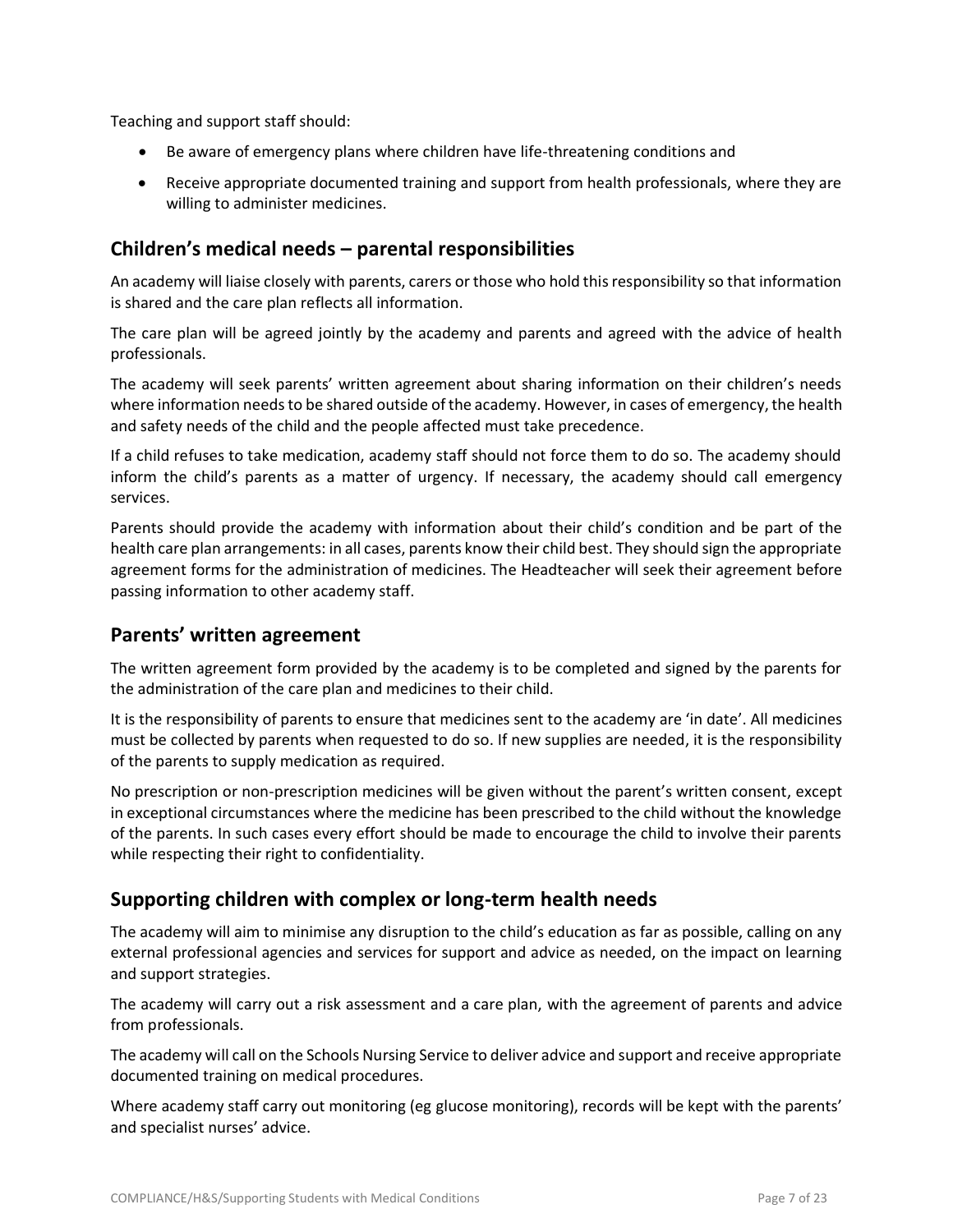### **Children taking and carrying their own medicines**

In specific cases secondary age children may legally carry their own prescription drug (eg insulin or epipens).

When administered by staff, drugs will be kept in a locked secure place and only named staff will have access. When drugs are administered, the school will keep records.

Epipens will be kept in an unlocked cupboard in a secure area.

Asthma medication is kept in an accessible but secure area. It must be taken on academy trips.

### **Guidance to staff**

The academy will arrange and facilitate staff training for children with complex health needs, calling on:

The School Nursing Service, Paediatric Diabetes and Paediatric Epilepsy Nurse Specialists, The Health Needs Education Service and The Specialist Teaching Service (about potential impact of medical/physical conditions and the implications on teaching and learning).

### **Record keeping**

The academy has developed a range of forms to fit most medical needs. These can be amended to fit individual circumstances with the advice of relevant nursing staff and health professionals.

The forms are listed as appendices to this policy.

### **Storing medicines**

The academy will keep medicines in a locked secure place, (excluding asthma pumps or epipens) with access only by named staff. Where refrigeration is needed, a 'medical fridge' will be provided.

### **Emergency procedures**

The academy will agree any procedures with parents and health care partners and the plan will be signed by all parties.

All staff will be made aware of the plans in order to discharge their common law 'duty of care' should the need arise.

### **Individual Care Plans and risk assessment procedures**

Where a pupil has a complex health need or requires long term medication, risk assessments and care plans will be drawn up and signed by parents, school staff and health professionals as needed. Risk assessments will be created within the SEN Module of the European Education Consultants Health and Safety Management Suite [\(https://www.eeclive.co.uk/\)](https://www.eeclive.co.uk/) and copied to all relevant persons as needed.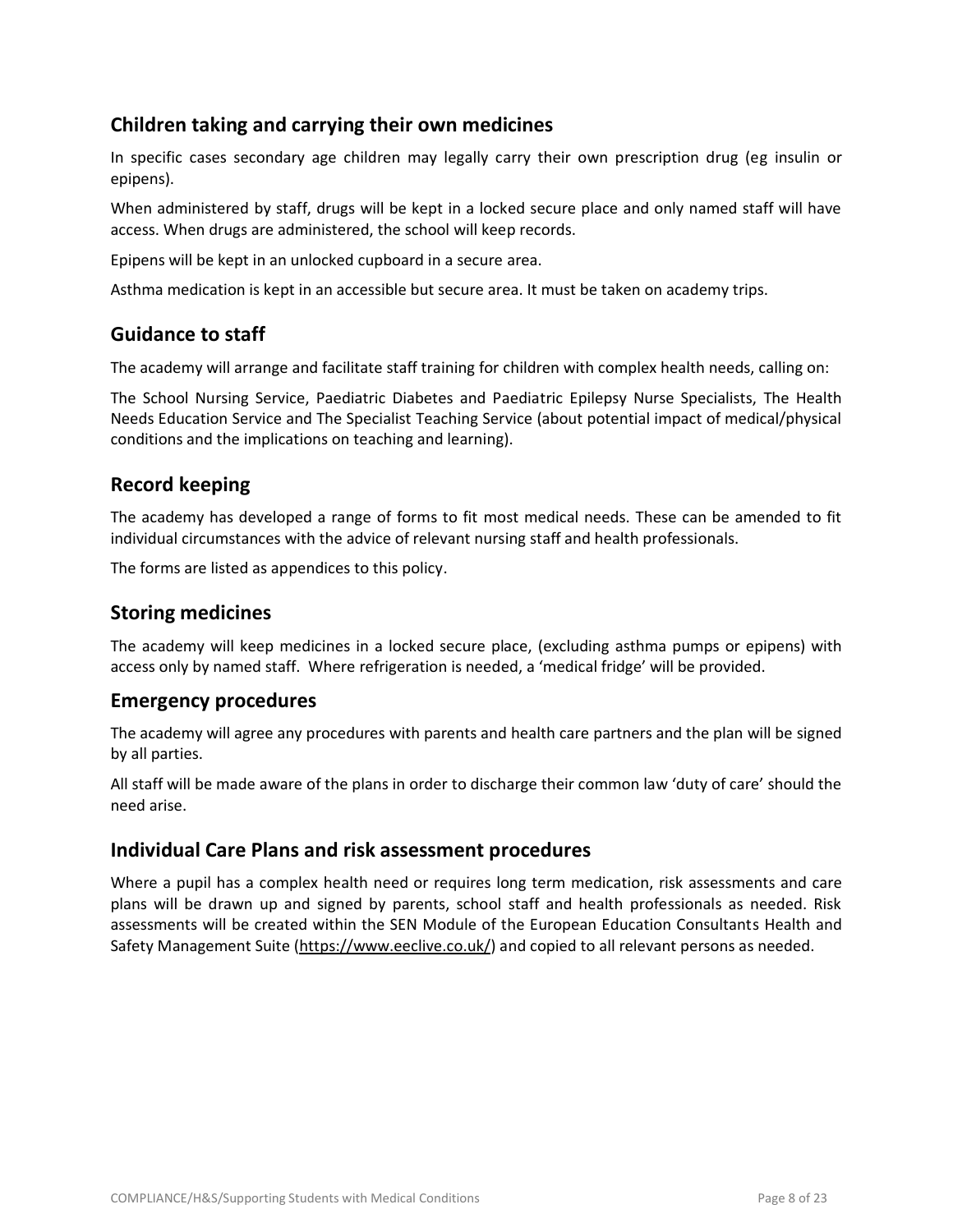### **Appendices**

- **1. Individual Health Care Plan Process**
- **2. Letter to parent about Individual Health Care Plan**
- **3. Parental agreement for the administration of medicine**
- **4. Individual Health Care Plan**
- **5. Record of medicine administered to an individual child**
- **6. Record of Medicine administered to all children**
- **7. Staff training record**
- **8. Letter to parent about collection and replacement of medicine**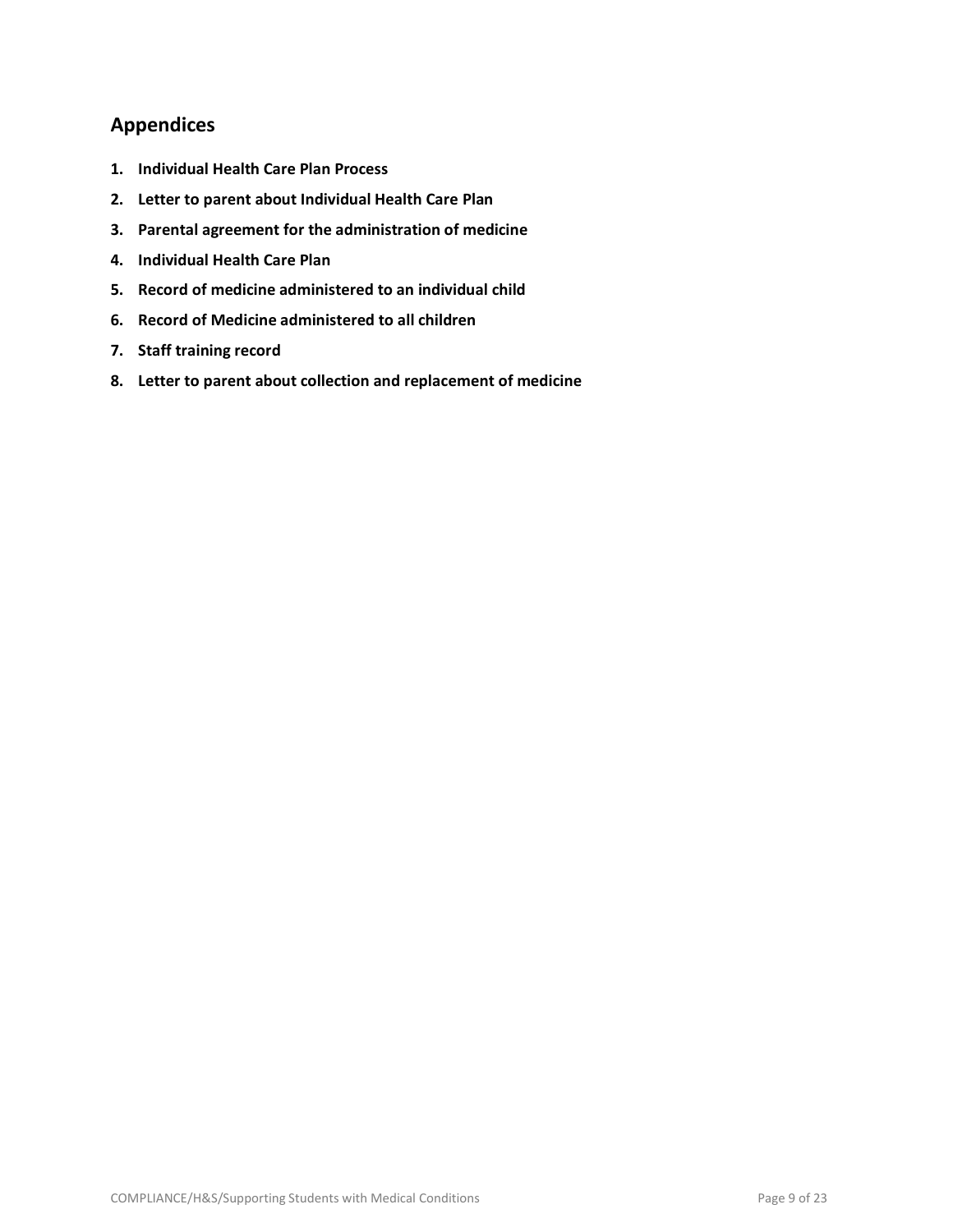

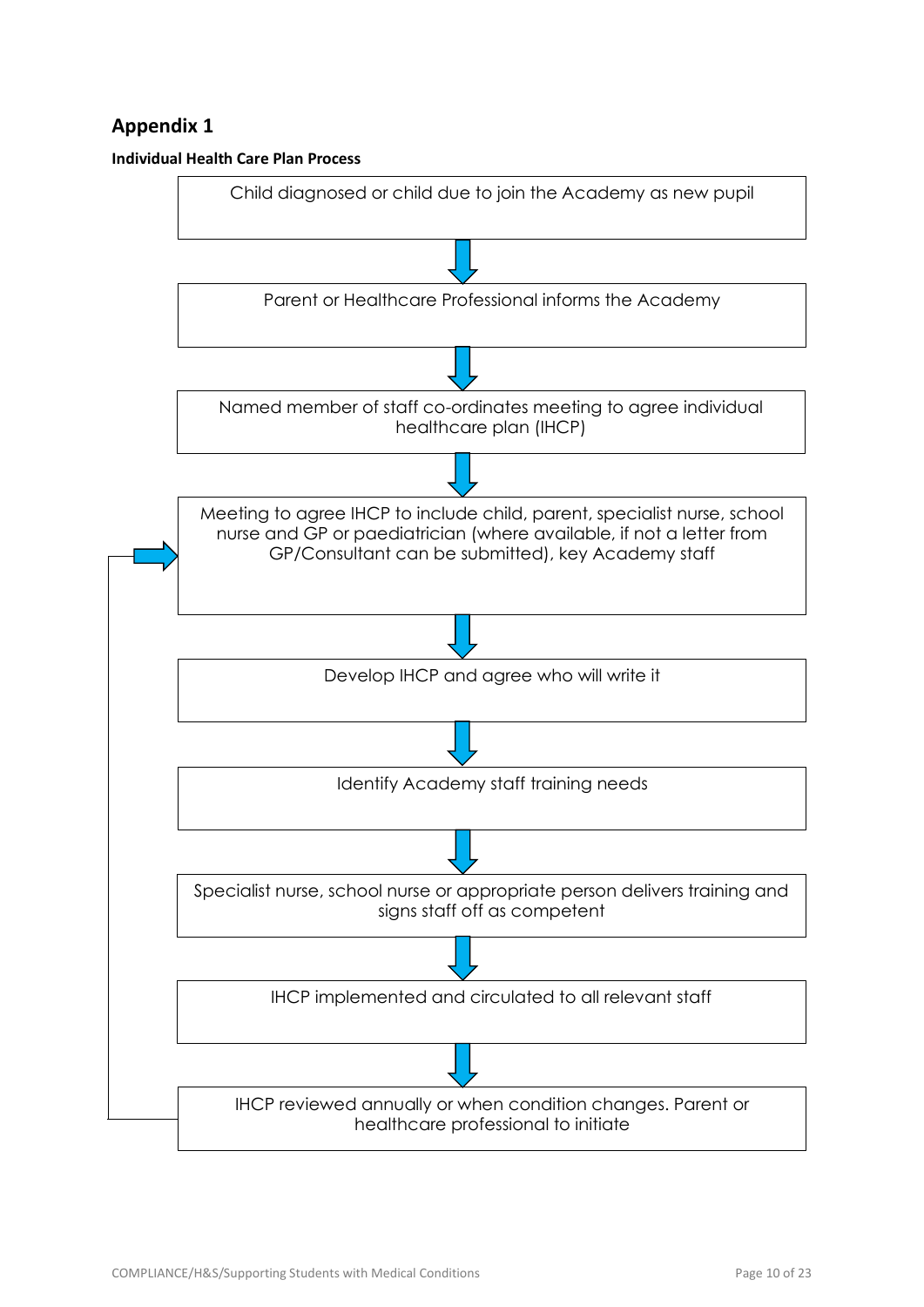Name Address Line 1 Address Line 2 Address Line 3 Postcode

Date: Reference:

Dear Parent/Carer,

#### **Developing an Individual Health Care Plan for your Child**

Thank you for informing us of your child's medical condition. I enclose a copy of the Academy's policy for supporting pupils at the academy with medical conditions for your information.

A central requirement of the policy is for an individual healthcare plan to be prepared, setting out what support each pupil needs and how this will be provided. Individual healthcare plans are developed in partnership between the Academy, parents, pupils, and the relevant healthcare professional who can advise on your child's case. The aim is to ensure that we know how to support your child effectively and to provide clarity about what needs to be done, when and by whom. Although individual healthcare plans are likely to be helpful in the majority of cases, it is possible that not all children will require one. We will need to make judgements about how your child's medical condition impacts on their ability to participate fully in school life, and the level of detail within plans will depend on the complexity of their condition and the degree of support needed.

A meeting to start the process of developing your child's individual health care plan has been scheduled for **[date]**. I hope that this is convenient for you and would be grateful if you could confirm whether you are able to attend. The meeting will involve **[the following people]**. Please let us know if you would like us to invite another medical practitioner, healthcare professional or specialist and provide any other evidence you would like us to consider at the meeting as soon as possible.

If you are unable to attend, it would be helpful if you could complete the attached individual healthcare plan template and return it, together with any relevant evidence, for consideration at the meeting.

I **[or another member of staff involved in plan development or pupil support]** would be happy for you contact me **[them]** by email or to speak by phone if this would be helpful. Contact details are listed below.

Yours sincerely

[contact details]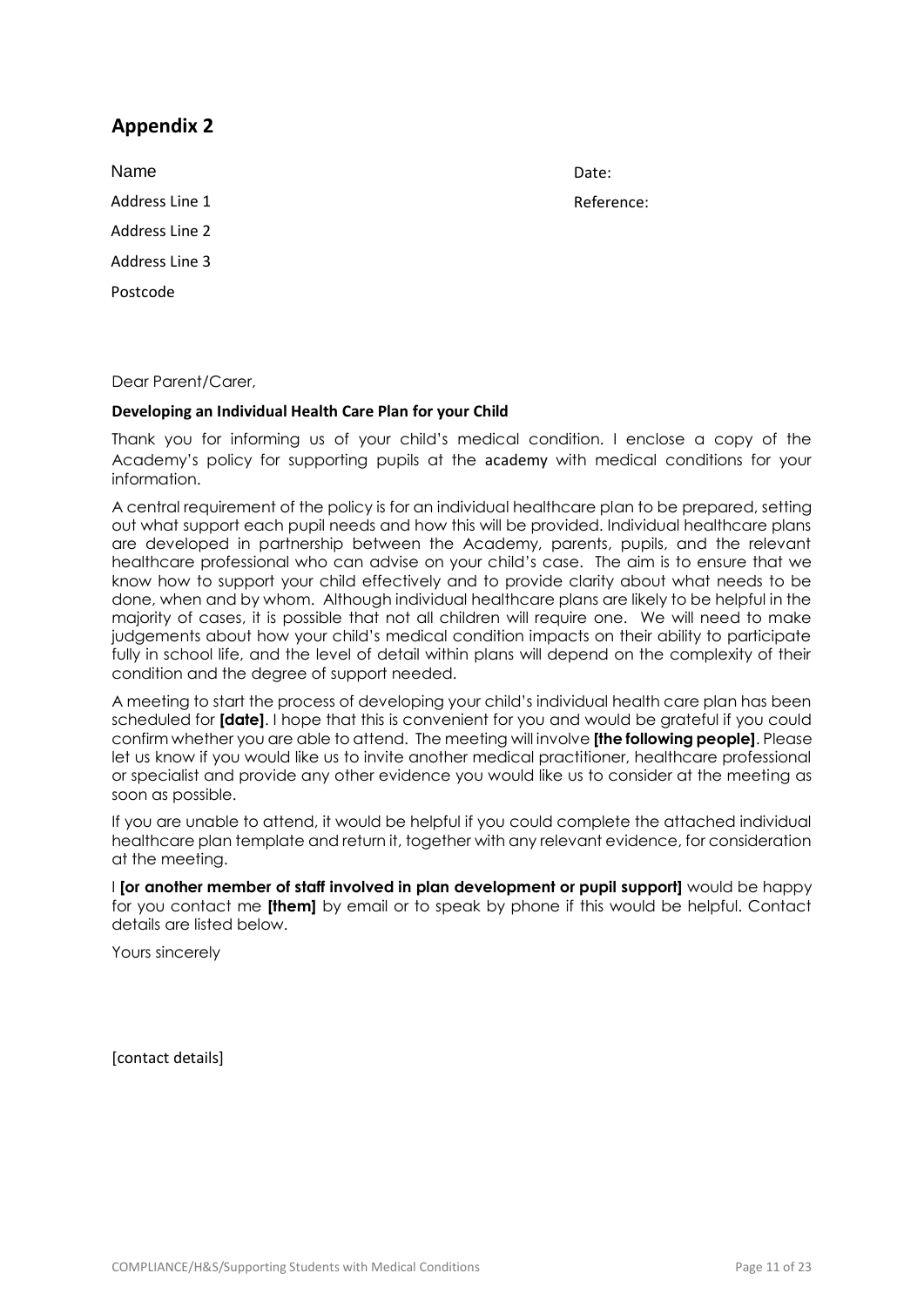

#### **Parental Agreement for MOUNTS BAY ACADEMY to Administer Medicine**

The Academy will not give your child medicine unless you complete and sign this form, and the Academy has a policy that the appropriately trained staff can administer medicine.

| Date for review to be initiated by |  |
|------------------------------------|--|
| Name of child                      |  |
| Date of birth                      |  |
| Year Group/Tutorial Group          |  |
| Medical condition or illness       |  |

#### **Medicine**

Name/type of medicine *(as described on the container)* Expiry date Dosage and method Timing Special precautions/other instructions Are there any side effects that the school/setting needs to know about? Self-administration – y/n Procedures to take in an emergency

#### **NB: Prescribed medicines must be in the original container as dispensed by the pharmacy**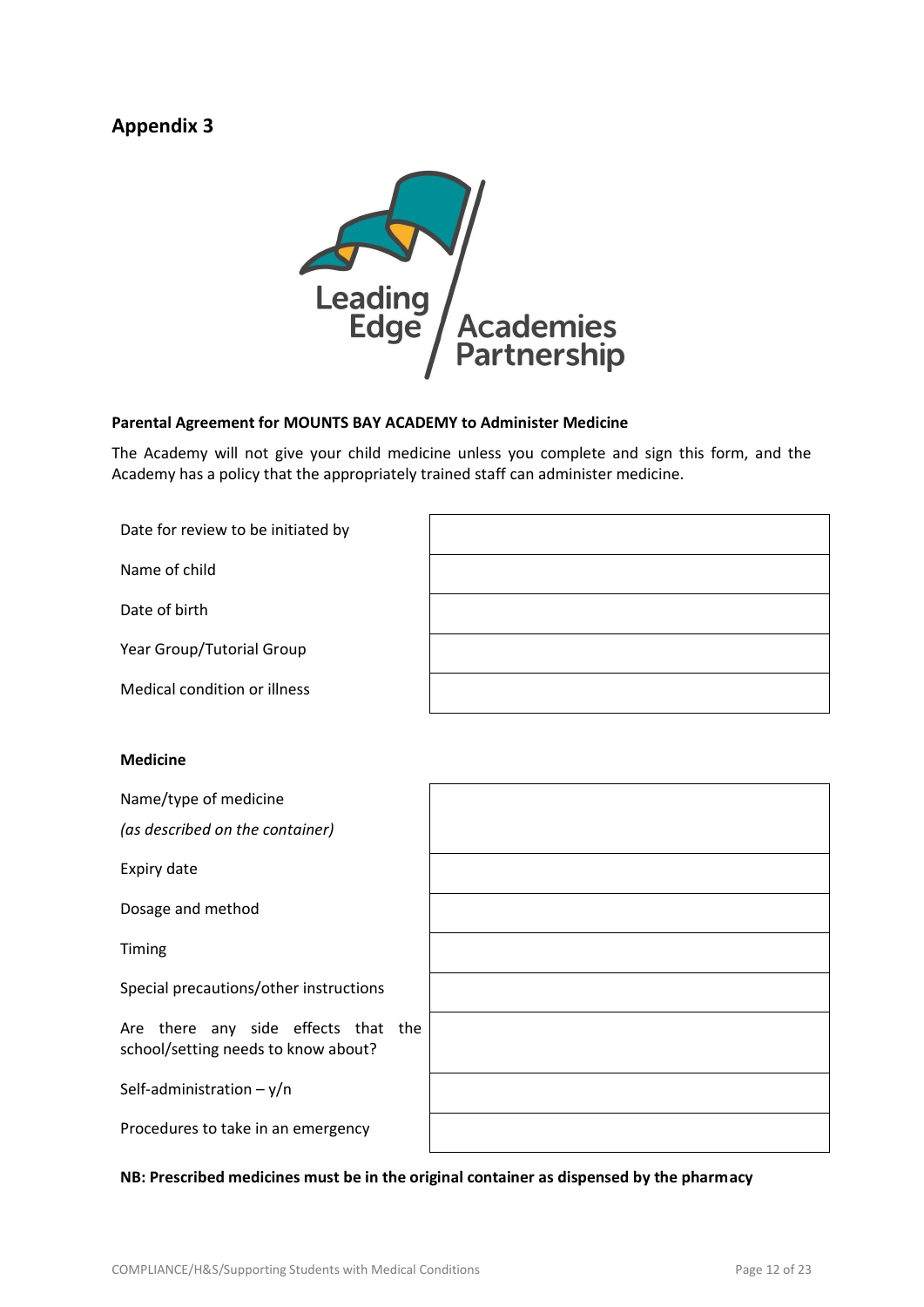#### **Contact Details**

| Name                                                           |       |
|----------------------------------------------------------------|-------|
| Daytime telephone no.                                          |       |
| Relationship to child                                          |       |
| Address                                                        |       |
|                                                                |       |
|                                                                |       |
| I understand that I must deliver the<br>medicine personally to | Name: |

The above information is, to the best of my knowledge, accurate at the time of writing and I give consent to Mounts Bay Academy staff administering medicine in accordance with the Academy's policy. I will inform the Academy immediately, in writing, if there is any change in dosage or frequency of the medication or if the medicine is stopped.

In addition, I acknowledge that it is my responsibility to ensure medication is in-date and to collect and if necessary replace any expired medication.

Signature(s) Date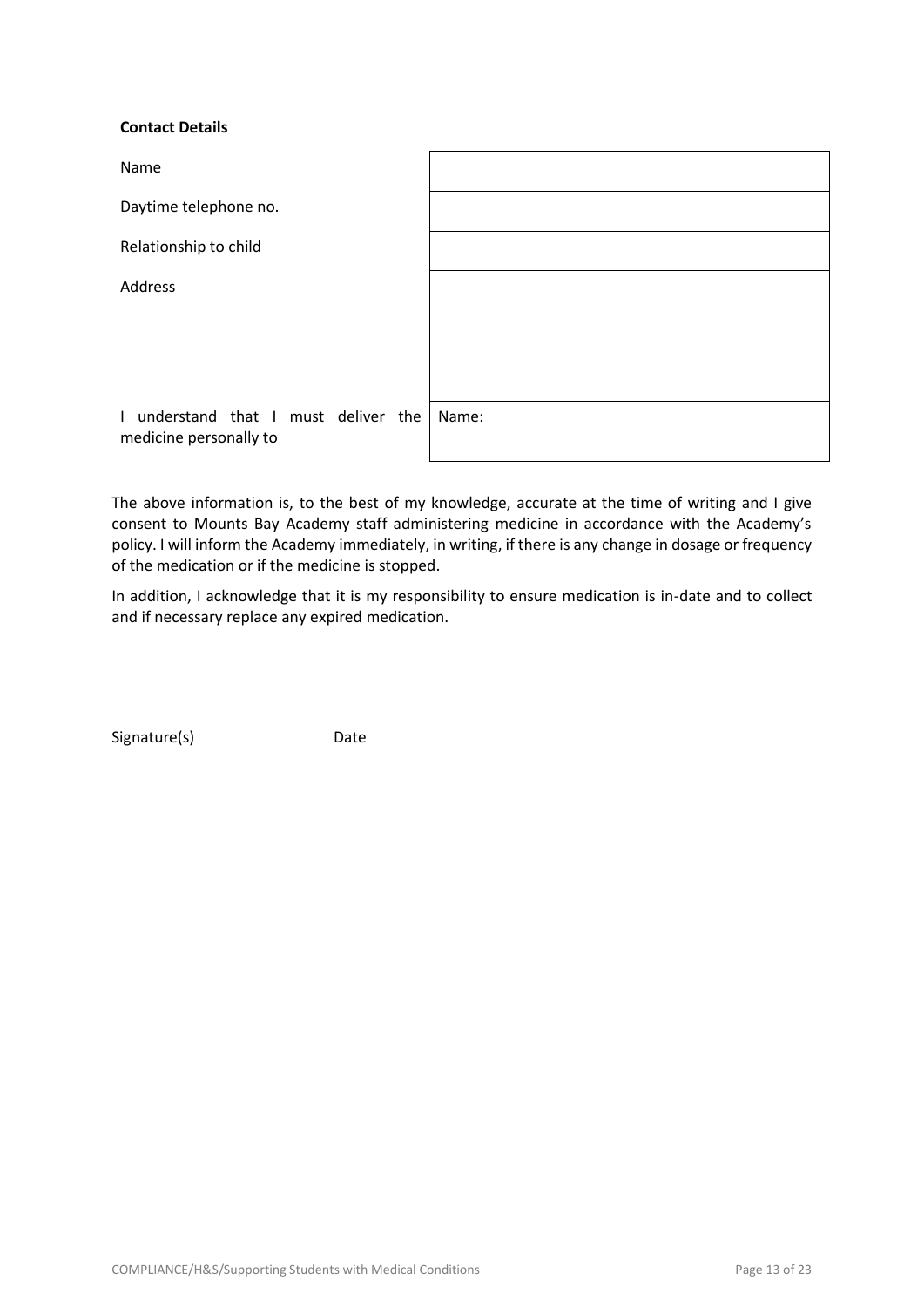

#### **Individual Healthcare Plan**

Child's name

Year Group/Tutorial Group

Date of birth

Child's address

Medical diagnosis or condition

Date

Review date

#### **Family Contact Information**

Name

Phone no. (work)

(home)

(mobile)

Name

Relationship to child

Phone no. (work)

(home)

(mobile)

E-mail



### **Clinic/Hospital Contact**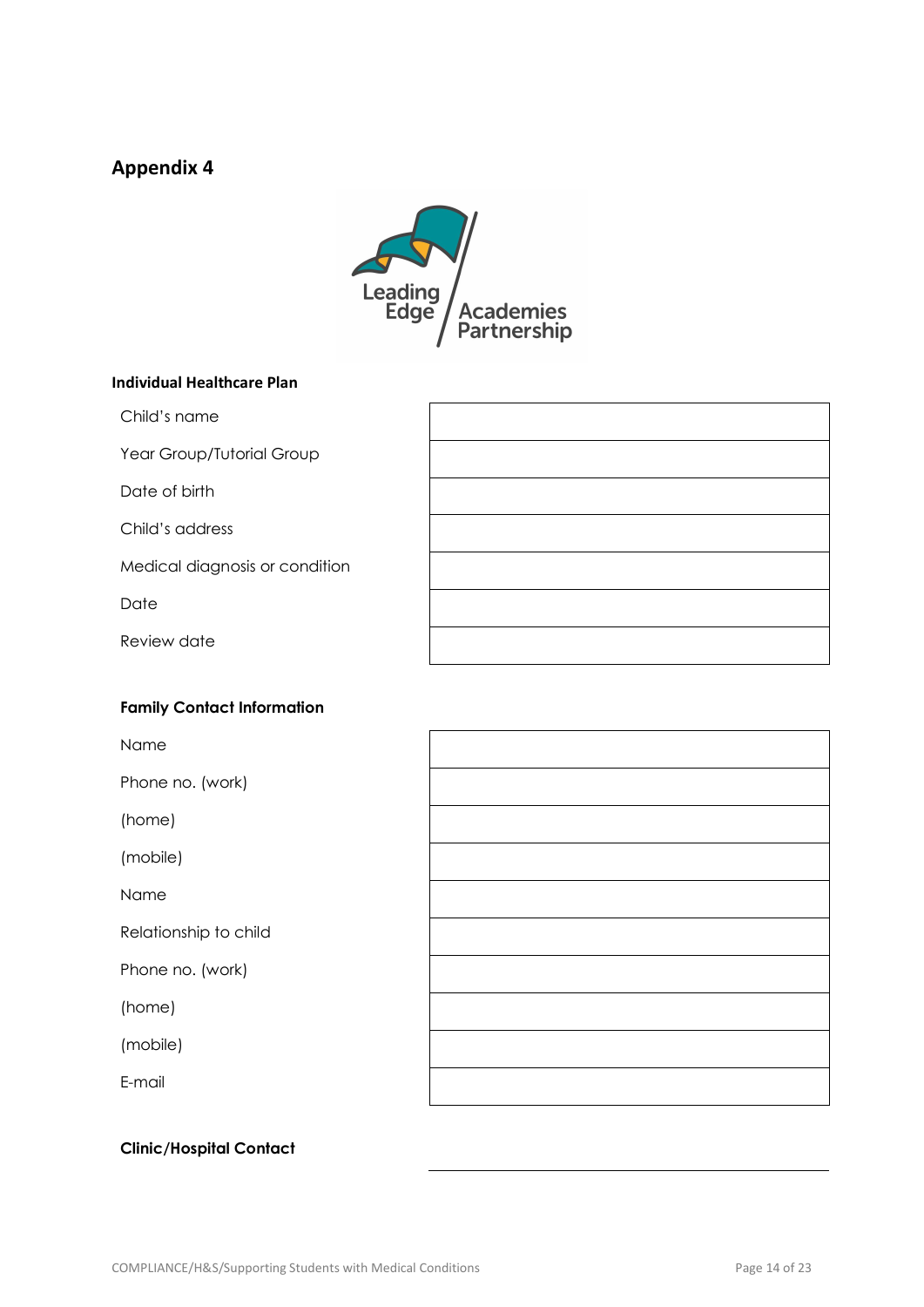| Name      |  |
|-----------|--|
| Phone no. |  |

**G.P.**

Name

Phone no.

Who is responsible for providing support in school

Describe medical needs and give details of child's symptoms, triggers, signs, treatments, facilities, equipment or devices, environmental issues etc

Name of medication, dose, method of administration, when to be taken, side effects, contraindications, administered by/self-administered with/without supervision

Daily care requirements

Specific support for the pupil's educational, social and emotional needs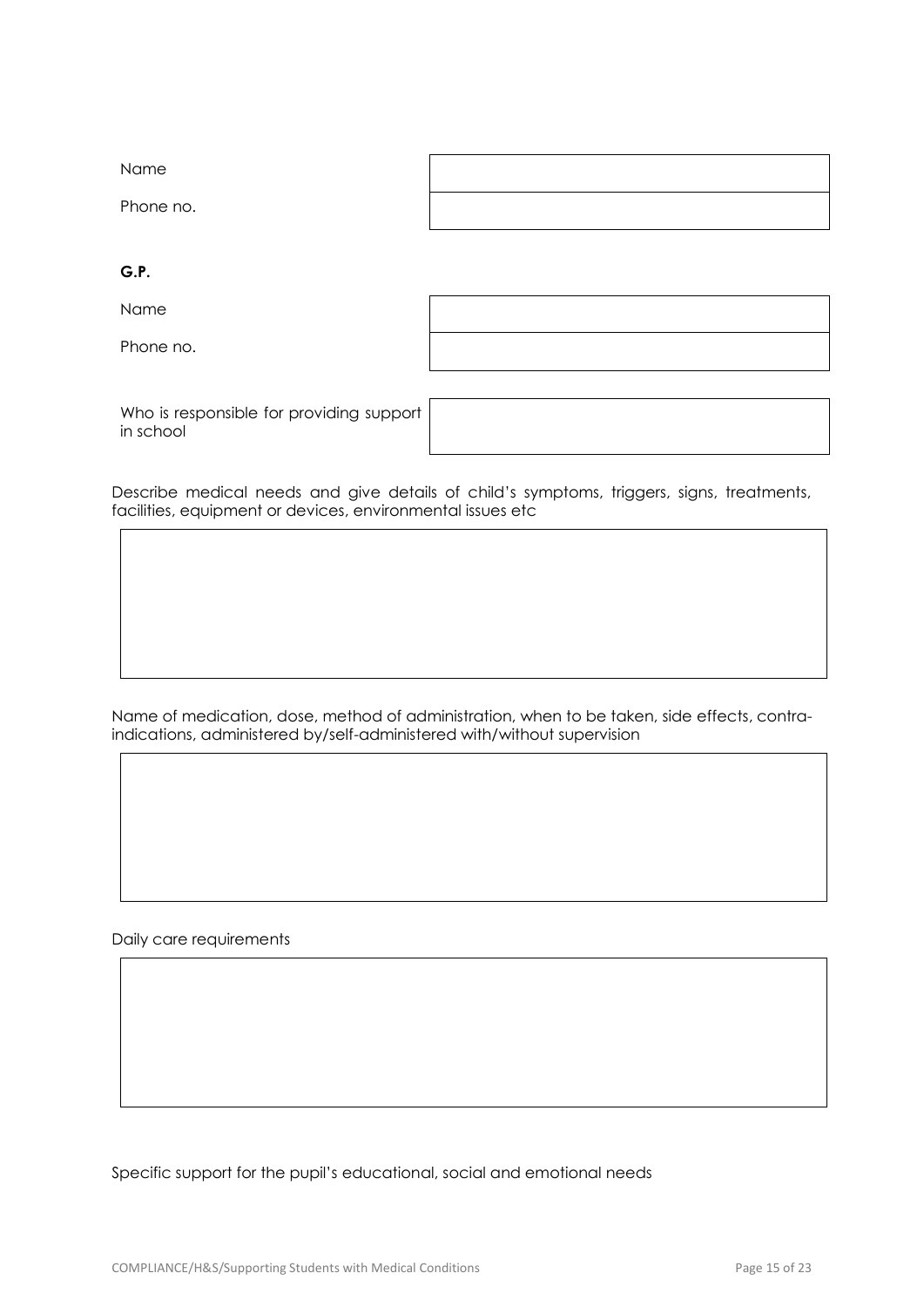Arrangements for academy visits/trips etc

Other information

Describe what constitutes an emergency, and the action to take if this occurs

Who is responsible in an emergency *(state if different for off-site activities)*

Plan developed with

Name:

Name:

Name: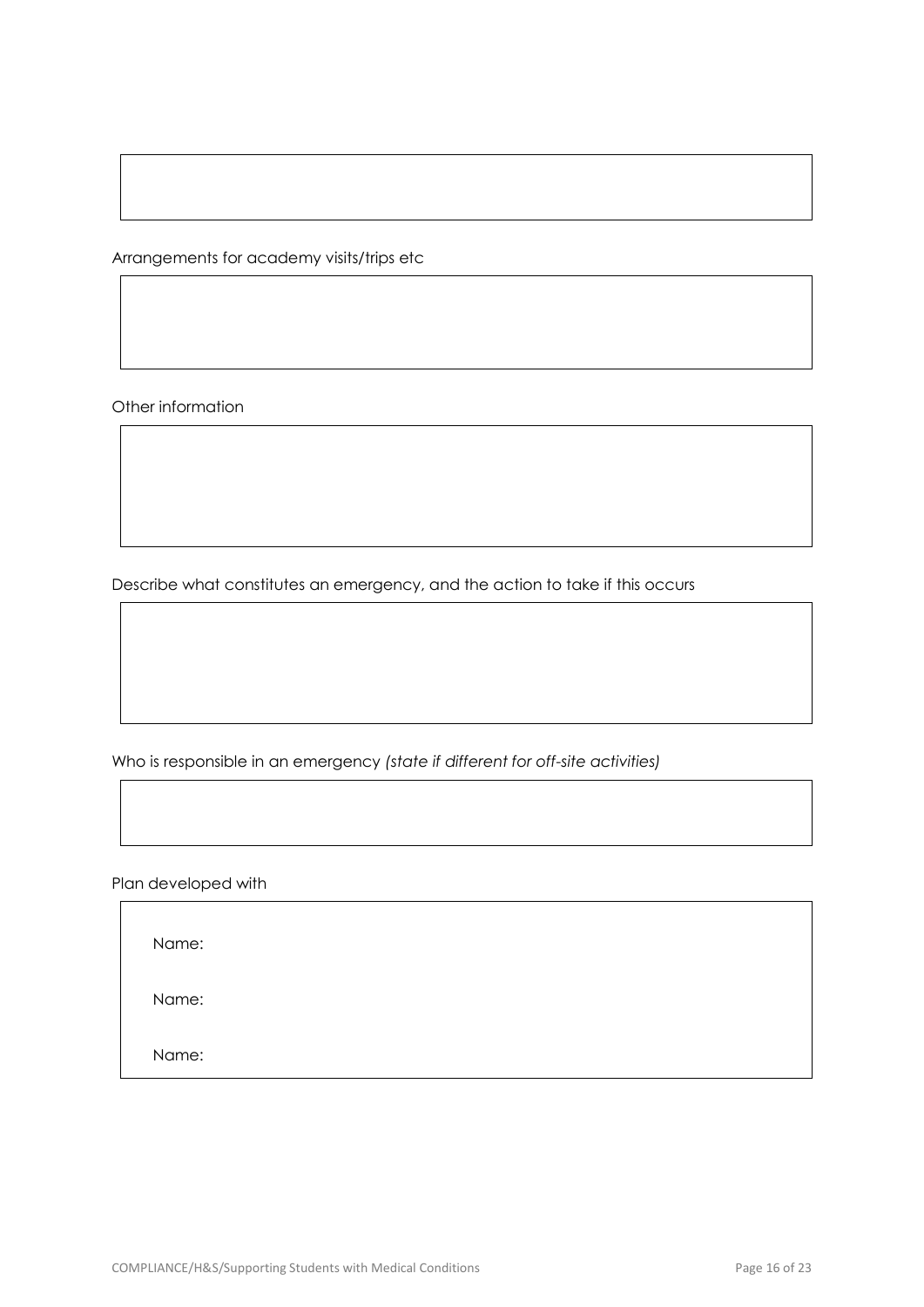Staff training needed/undertaken – who, what, when

Form copied to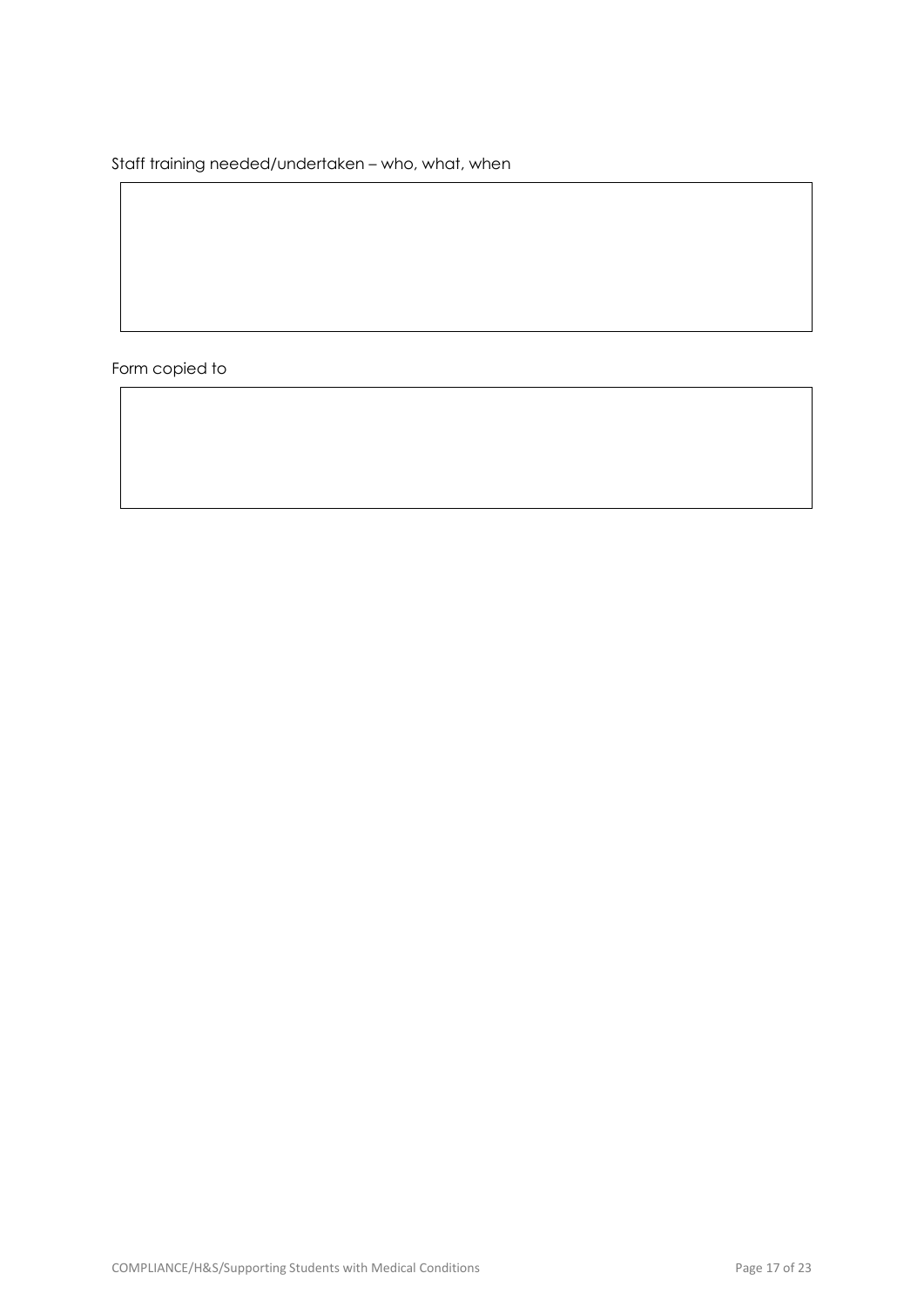

#### **Record of medicine administered to an individual child**

| Name of child                    |  |
|----------------------------------|--|
| Date medicine provided by parent |  |
| Year/Tutor Group                 |  |
| Quantity received                |  |
| Name and strength of medicine    |  |
| Expiry date                      |  |
| Quantity returned                |  |
| Dose and frequency of medicine   |  |

Staff signature

Signature of parent\_\_\_\_\_\_\_\_\_\_\_\_\_\_\_\_\_\_\_\_\_\_\_\_\_\_\_\_\_\_

| Date                       |  |  |
|----------------------------|--|--|
| Time given                 |  |  |
| Dose given                 |  |  |
| Name of member of<br>staff |  |  |
| Staff initials             |  |  |
|                            |  |  |

Date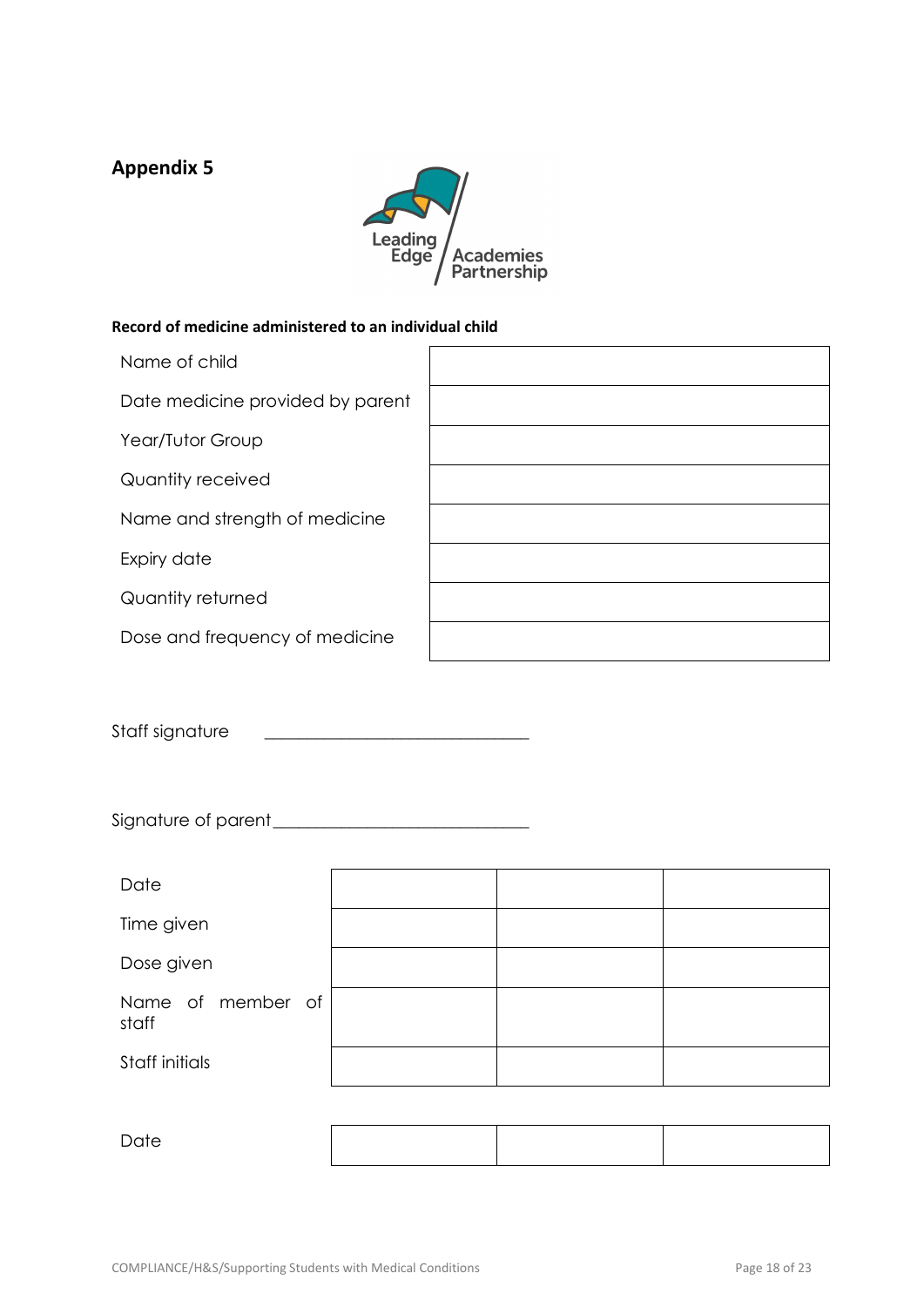| Time given                 |  |  |
|----------------------------|--|--|
| Dose given                 |  |  |
| Name of member of<br>staff |  |  |
| Staff initials             |  |  |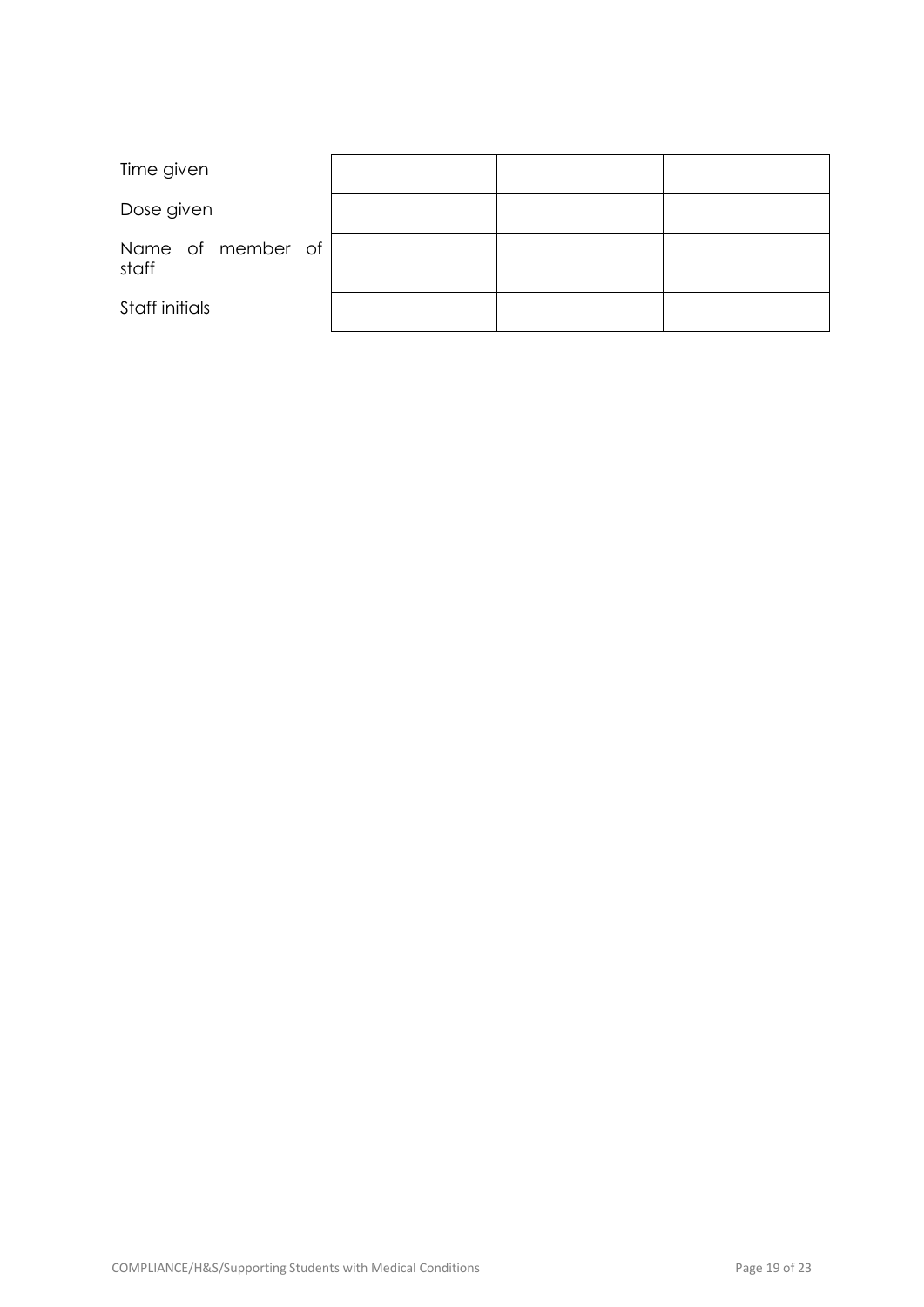# **Record of medicine administered to an individual child (Continued)**

| Date                       |  |  |
|----------------------------|--|--|
| Time given                 |  |  |
| Dose given                 |  |  |
| Name of member of<br>staff |  |  |
| Staff initials             |  |  |

| Date                       |  |  |
|----------------------------|--|--|
| Time given                 |  |  |
| Dose given                 |  |  |
| Name of member of<br>staff |  |  |
| Staff initials             |  |  |

| Date                       |  |  |
|----------------------------|--|--|
| Time given                 |  |  |
| Dose given                 |  |  |
| Name of member of<br>staff |  |  |
| Staff initials             |  |  |

| Date                       |  |  |
|----------------------------|--|--|
| Time given                 |  |  |
| Dose given                 |  |  |
| Name of member of<br>staff |  |  |
| Staff initials             |  |  |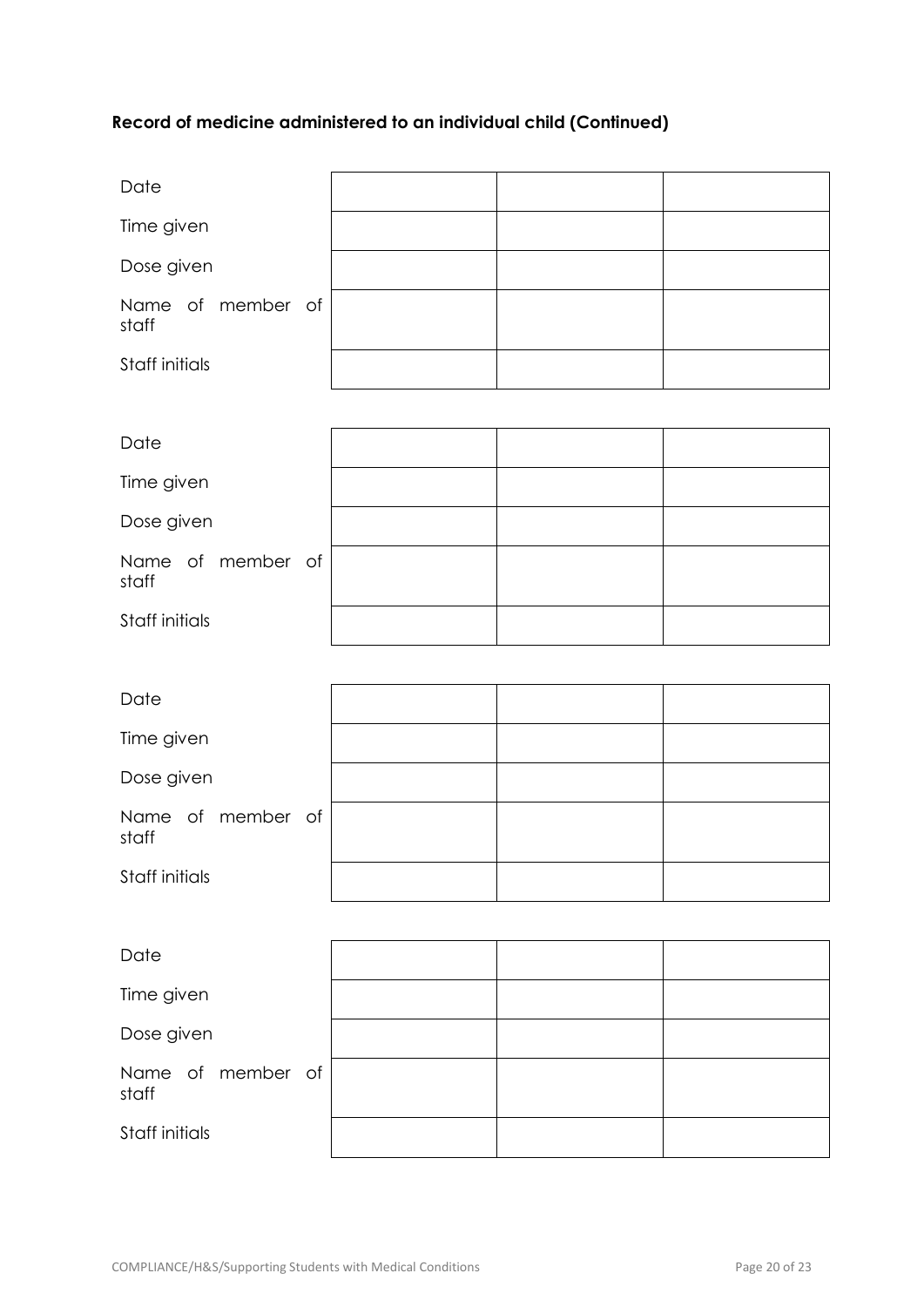#### **MOUNTS BAY ACADEMY - Record of Medicine Administered to all Children**

| Date | Child's name | <b>Time</b> | Name of<br>medicine | Dose given | Any reactions | <b>Signature of staff</b> | <b>Print name</b> |
|------|--------------|-------------|---------------------|------------|---------------|---------------------------|-------------------|
|      |              |             |                     |            |               |                           |                   |
|      |              |             |                     |            |               |                           |                   |
|      |              |             |                     |            |               |                           |                   |
|      |              |             |                     |            |               |                           |                   |
|      |              |             |                     |            |               |                           |                   |
|      |              |             |                     |            |               |                           |                   |
|      |              |             |                     |            |               |                           |                   |
|      |              |             |                     |            |               |                           |                   |
|      |              |             |                     |            |               |                           |                   |
|      |              |             |                     |            |               |                           |                   |
|      |              |             |                     |            |               |                           |                   |
|      |              |             |                     |            |               |                           |                   |
|      |              |             |                     |            |               |                           |                   |
|      |              |             |                     |            |               |                           |                   |
|      |              |             |                     |            |               |                           |                   |
|      |              |             |                     |            |               |                           |                   |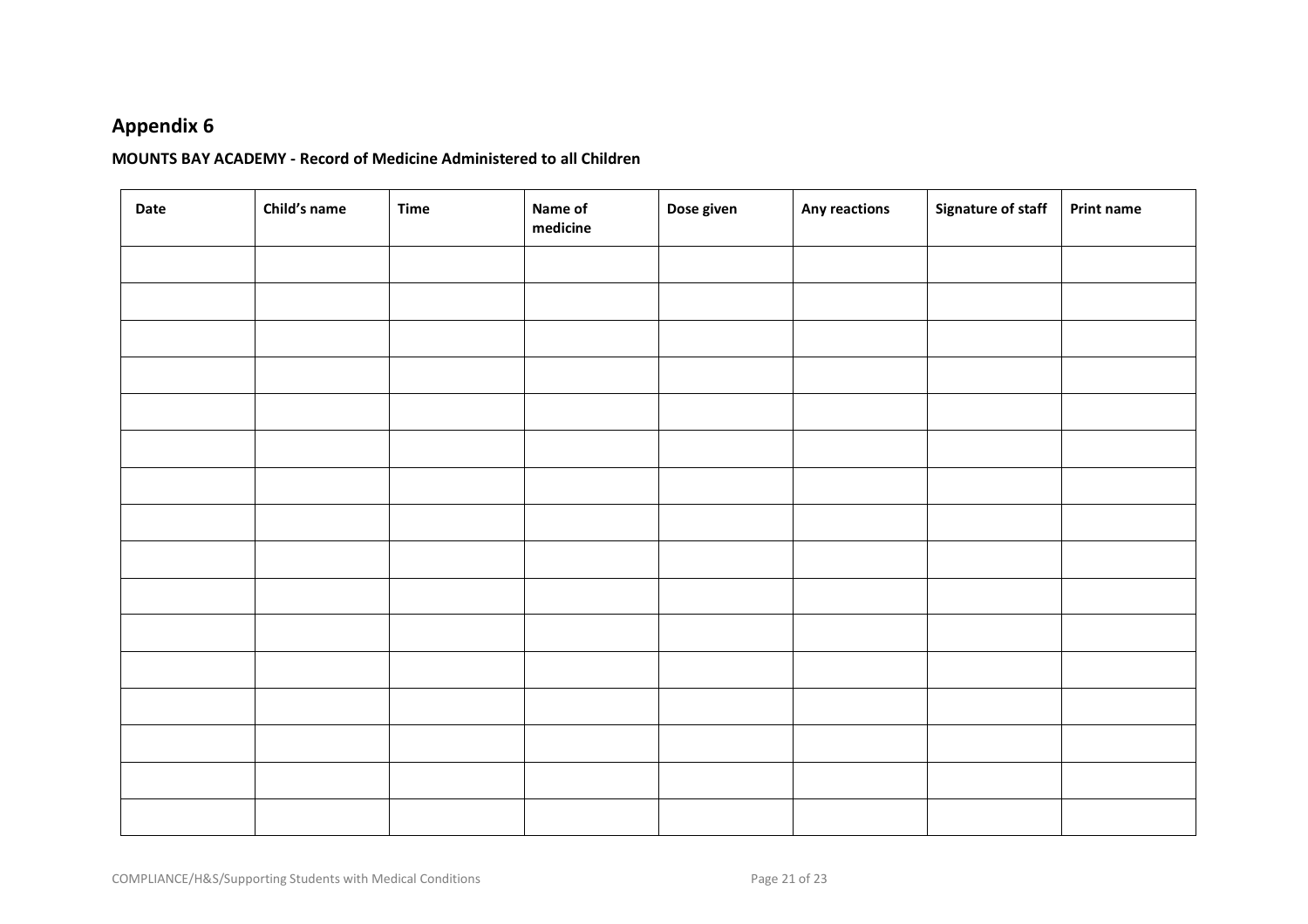

#### **Staff Training Record – Administration of Medicines**

| <b>Name</b>                |  |
|----------------------------|--|
| Type of training received  |  |
| Date of training completed |  |
| Training provided by       |  |
| Profession and title       |  |

I confirm that **[name of member of staff]** has received the training detailed above and is competent to carry out any necessary treatment. I recommend that the training is updated on or before **[date]**.

Trainer's signature \_\_\_\_\_\_\_\_\_\_\_\_\_\_\_\_\_\_\_\_\_\_\_\_\_\_\_\_\_\_\_\_\_\_\_

Date

**I confirm that I have received the training detailed above.**

Staff signature

Date

Suggested review date \_\_\_\_\_\_\_\_\_\_\_\_\_\_\_\_\_